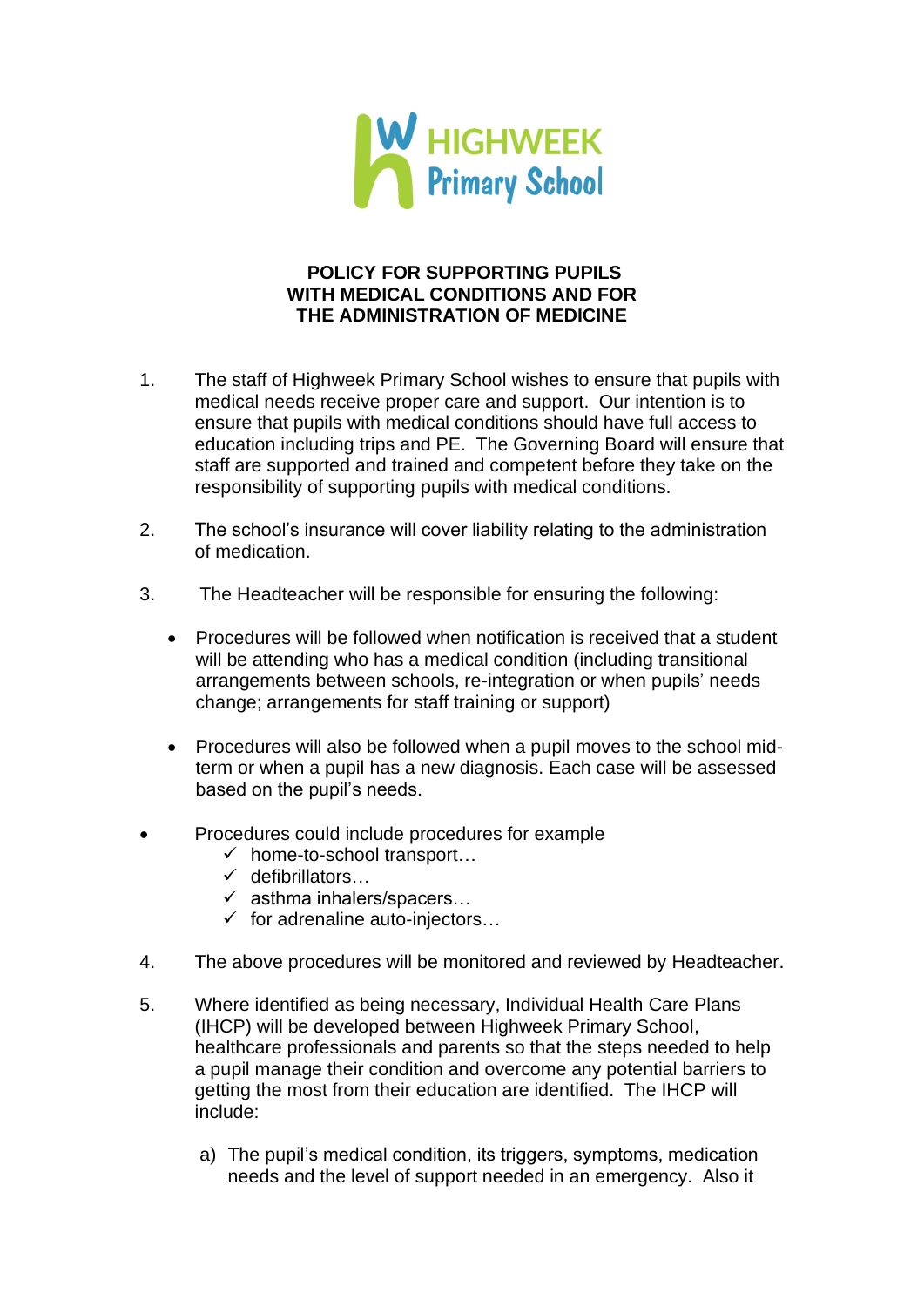must include any treatments, time, facilities, equipment, testing and access to food or drink (where it is used to manage their condition), dietary requirements and environmental issues such as crowded corridors and travel time between lessons

- b) Specific support for the pupil's education, social and emotional needs, such as how will absences be managed, requirements for extra time to complete tests and assessments, use of rest periods or counselling sessions
- c) Who will provide this support, their training needs, expectations of their role and confirmation of proficiency to provide support from a healthcare professional
- d) Cover arrangements and who in the school needs to be aware of the pupil's condition and the support required including supply staff
- e) Arrangements for written permission from parents for medication
- f) Arrangements or procedures for school trips or other school activities outside the normal timetable; completion of risk assessments for visits and school activities outside the normal timetable
- g) The designated individuals to be entrusted with the above information
- h) Procedures in the event of the pupil refusing to take medicine or carry out a necessary procedure
- 6. The Headteacher will have the final decision on whether an Individual Health Care Plan is required.

## **Pupils with asthma**

- 7. Headteacher will be responsible for ensuring the following:
	- ensuring that all staff are familiar on the symptoms of an asthma attack
	- making sure that all staff are aware of the existence of this policy
	- that all staff on how to check the asthma register
	- that all staff know how to access the inhaler and how it should be used.
	- making all staff aware of who are the designated staff and how to access their help
- 8. Headteacher will be responsible for ensuring that designated staff:
	- Recognise the signs of an asthma attack and when emergency action is necessary
	- Know how to administer inhalers through a spacer
	- Make appropriate records of attacks
- 9. Headteacher and SENCO will be responsible for the storage, care and disposal of asthma medication.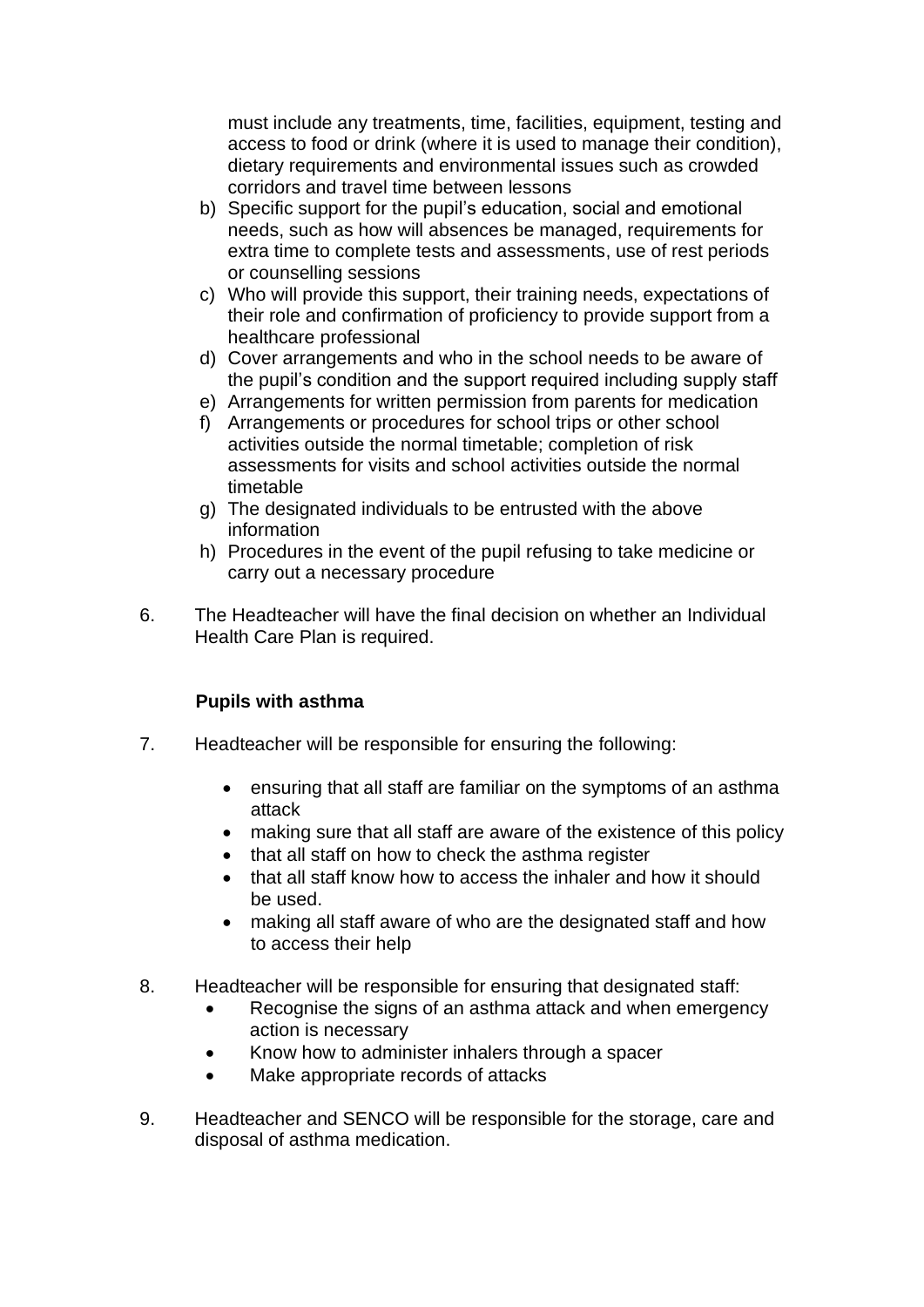- 10. Headteacher and SENCO will be responsible for the supervision of administration of medication and for maintaining the asthma register.
- 11. All parent's carers complete a School Asthma Card (My Asthma Plan) on an annual basis or more frequently if treatment changes.

## **Pupils with anaphylaxis**

- 12. The Headteacher will be responsible for ensuring the following:
	- all staff know and can recognise the symptoms of an anaphylaxis attack
	- all staff know the existence of this policy
	- that all staff know how to check the pupil medical register
	- all staff to know how to access the auto-injector and where it is stored.
	- all staff aware of who are the designated staff and how to access their help
- 13. The Headteacher will be responsible for ensuring that designated staff:
	- Recognise the signs of an anaphylaxis attack and when emergency action is necessary
	- Know how to administer the auto-injectors
	- Make appropriate records of attacks
- 14. The Headteacher and SENCO will be responsible for the storage, care and disposal of the adrenaline auto-injector.
- 15. The Headteacher and SENCO will be responsible for ensuring parents are informed when the auto-injector has been used.

## **THE ADMINISTRATION OF MEDICINE**

- **16.** The Headteacher will have overall responsibility for the supervision of administration of medication and for maintaining the pupil medical register.
- 17. The Headteacher will accept responsibility in principle for members of school staff giving or supervising a student taking prescribed medication during the day, where those members of staff have volunteered to do so. While no staff member can be compelled to give medical treatment to a pupil, it is hoped that the support given through parental consent, and the support of the County Council through this policy will encourage them to see it as part of their pastoral role.
- 18. Any parent/carer requesting the administration of medication will be offered a copy of this policy.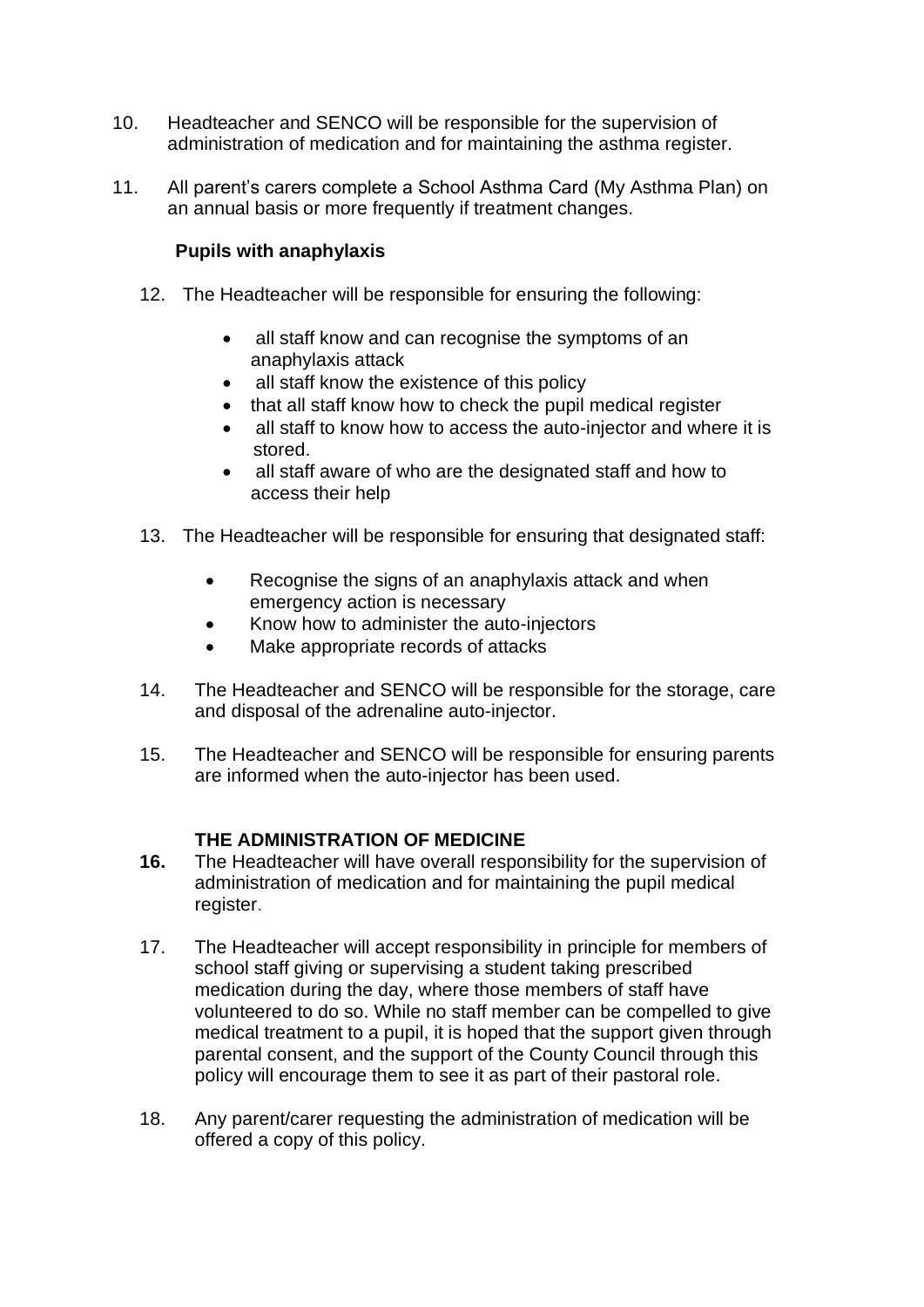- Prescribed medication will be accepted and administered in the establishment
- Non-prescription medication will only be accepted and administered in the following exceptional circumstances: e.g. when a young person has regular headaches, menstrual pain, attending residentials, travelling, toothache, at head teacher's discretion, under the Minor Ailments Scheme run by the NHS.
- The medication will have had to have been previously given to the pupil by parents.
- Non prescription medication will only be given for short term periods of time.
- 20. Prior written parental consent is required before any medication can be administered.
- 21. Only reasonable quantities of medication will be accepted, subject to need. Non prescribed medication will be taken home daily.
- 22. Each item of medication should be delivered in its original dispensed container and handed directly to the class teacher or main school office. No medication can be accepted without a completed parental consent form that has been checked by staff.
- 23. Each item of medication should be clearly labelled with the following information:
	- Student's name
	- Name of medication
	- Dosage
	- Frequency of dosage
	- Date of dispensing for prescribed medicines
	- Storage requirements (if important)
	- Expiry date (if available)
- 24. The school will not accept items of medication which are in unlabelled containers or not in their original container.
- 25. Unless otherwise indicated, all medication to be administered in the school will be kept secure in either EYFS – School office, or in main school in the school office or First Aid room. Exceptions will be inhalers or insulin and in the case of individual pupils who have an IHCP, and

19.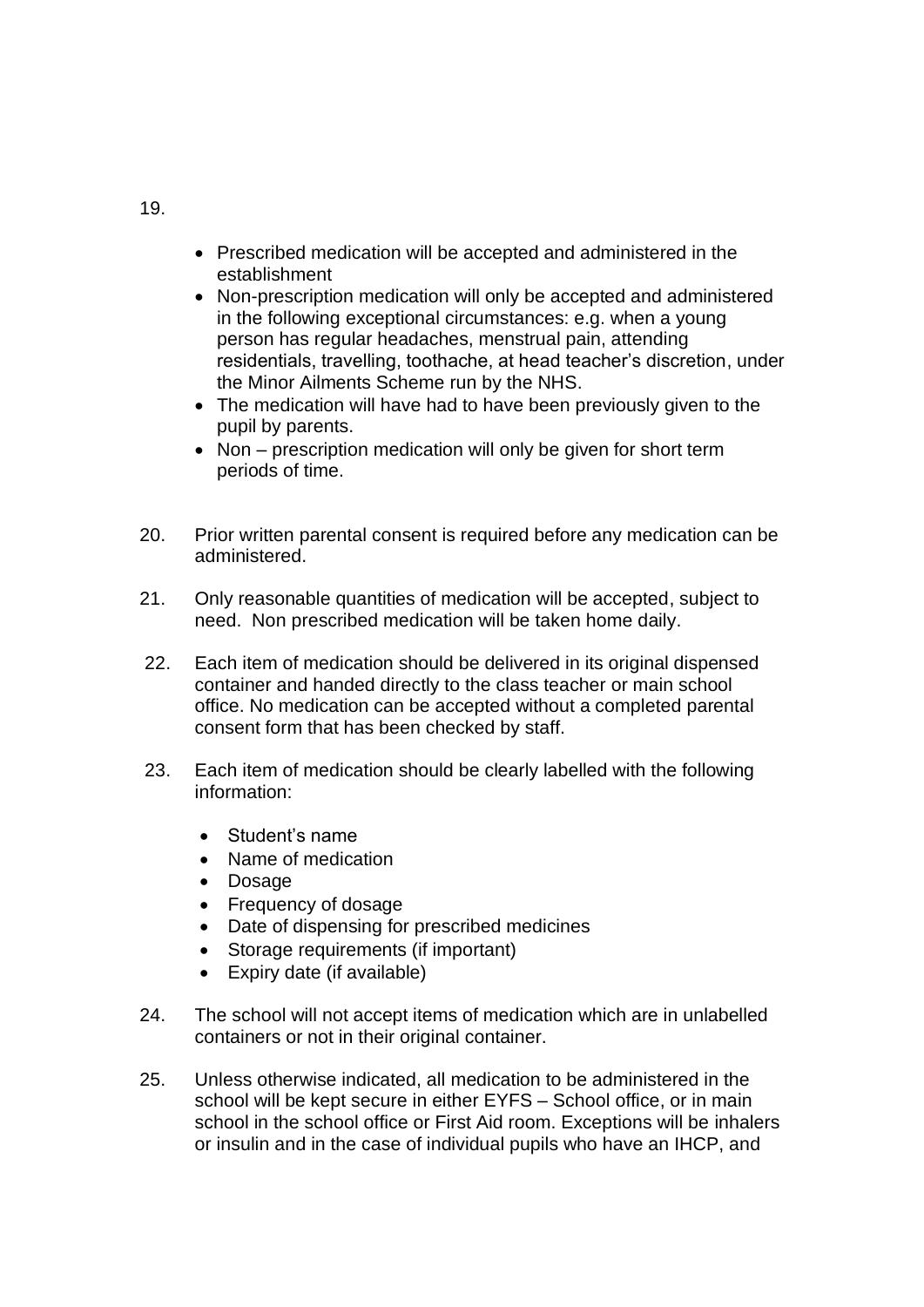the plan identifies that their medication needs to be with them at all times.

- 26. Where it is appropriate to do so, pupils will be encouraged to administer their own medication i.e. inhalers, but always under staff supervision. Parents/carers will be asked to confirm in writing if they wish their student to carry their medication with them.
- 27. It is the responsibility of parents/carers to notify the school if there is a change in medication, a change in dosage requirements, or the discontinuation of a student's need for medication.
- 28. Staff who volunteer to assist in the administration of invasive medication will receive appropriate training/guidance through arrangements made with the school's Nurse Service. In pre-school settings arrangements will be made through Primary Care Health Visitors.
- 29. The school will make every effort to continue the administration of medication to a student whilst on activities away from the premises including residentials.

#### **Appendices**

- 1. Parent Agreement to administer non prescription medicine
- 2. Parent Agreement to administer prescription medicine
- 3. School Asthma Record My Asthma plan
- 4. Record of Medication

Policy agreed:  $\blacksquare$  Date of next review:

Signed: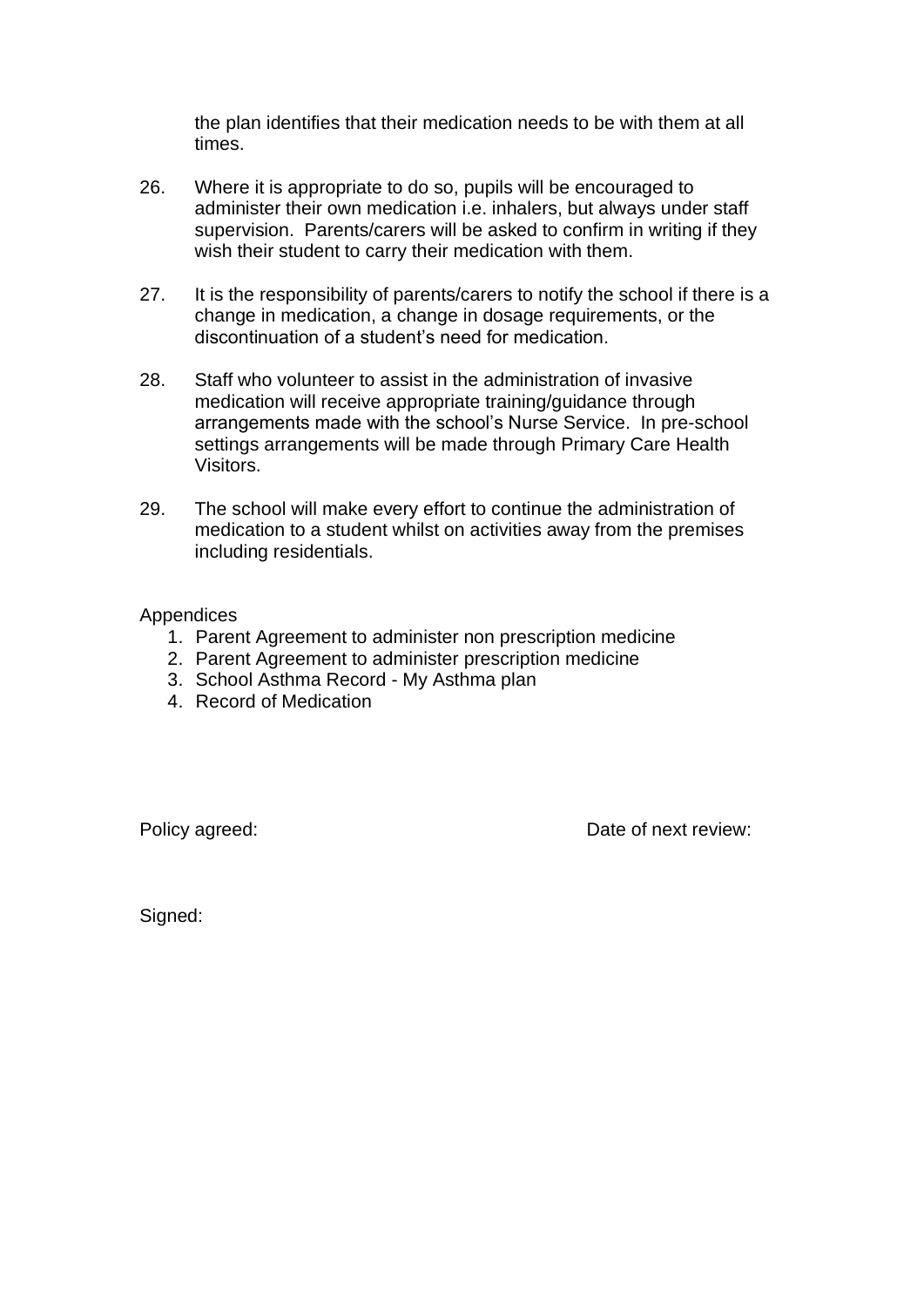

## **PARENTAL AGREEMENT TO ADMINISTER NON-PRESCRIPTION MEDICINE**

#### **Notes to Parent / Guardians**

- Note 1: This school will only give your student medicine after you have completed and signed this form.
- Note 2: All medicines must be in the original container or as dispensed by the pharmacy, with the student's name, its contents, the dosage and frequency.
- Note 3: The information is requested, in confidence, to ensure that the school is fully aware of the medical needs of your student.
- Note 4: Non-prescription medicine must be in the original packaging with the advice sheet.

#### **Prescribed/Non-Prescribed Medication**

| Date                                           |  |
|------------------------------------------------|--|
| Student's name                                 |  |
| Date of birth                                  |  |
| Group/class/form                               |  |
| Reason for medication                          |  |
| Has your child had this medication<br>before ? |  |

| Name / type of medicine<br>(as described on the container)                              |  |
|-----------------------------------------------------------------------------------------|--|
| Expiry date of medication                                                               |  |
| How much to give (i.e. dose to be<br>given)                                             |  |
| Time(s) for medication to be given                                                      |  |
| Special precautions /other instructions<br>(e.g. to be taken with/before/after<br>food) |  |
| Are there any side effects that the<br>school needs to know about?                      |  |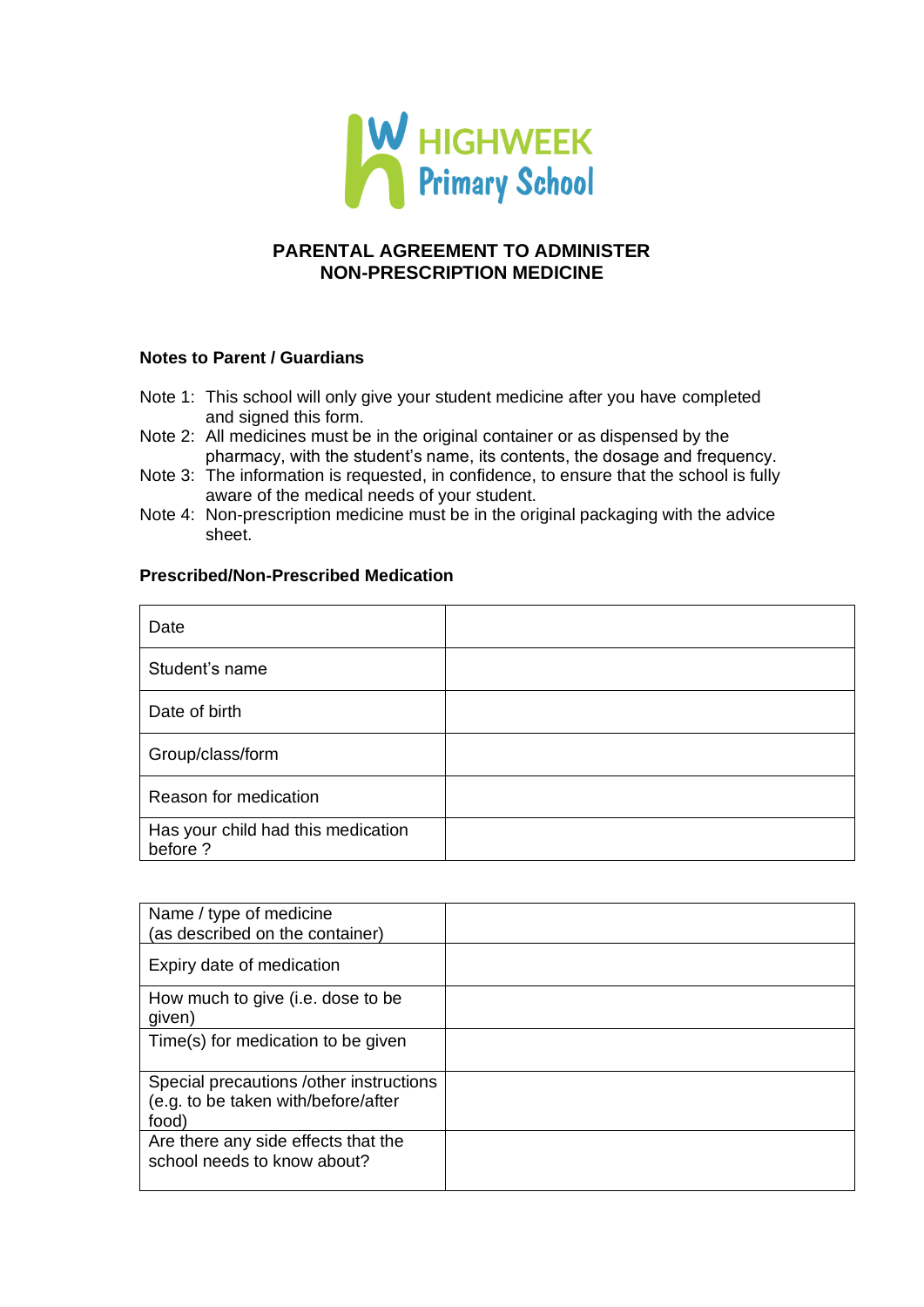| Procedures to take in an emergency                                                                   |                 |
|------------------------------------------------------------------------------------------------------|-----------------|
| I understand that I must deliver the<br>medicine personally to<br>And collect at the end of the day. |                 |
| Number of tablets/quantity to be given                                                               |                 |
| Time limit – please specify how long<br>your student needs to be taking the<br>medication            | week/s<br>day/s |

#### **Details of Person Completing the Form:**

| Name of parent/guardian                                          |  |
|------------------------------------------------------------------|--|
| Relationship to student                                          |  |
| Agreed review date to be initiated<br>by [named member of staff] |  |

I confirm that I give my permission for the Principal (or his/her nominee) to administer the medicine to my son/daughter during the time he/she is at Highweek Primary School.

I confirm that my child has taken this medication previously with no side effects. **Yes /No**

I am responsible for collecting the medication daily. I also agree that I am responsible for collecting any unused or out of date supplies and that I will dispose of the supplies.

The above information is, to the best of my knowledge, accurate at the time of writing.

| Parent's Signature                                    | Date |
|-------------------------------------------------------|------|
| (Parent/Guardian/person with parental responsibility) |      |

Approved by Headteacher \_\_\_\_\_\_\_\_\_\_\_\_\_\_\_\_\_\_\_\_\_\_\_\_\_\_\_ Date\_\_\_\_\_\_\_\_\_\_\_\_\_

**Privacy Notice -** The information you provide will be used for the purposes of Highweek Community Primary & Nursery School and will not be shared with any other organisations unless you are notified. We will not use your information for any other purpose unless we have your consent, or the law allows us to do so. We are<br>committed to protecting your information and will handle it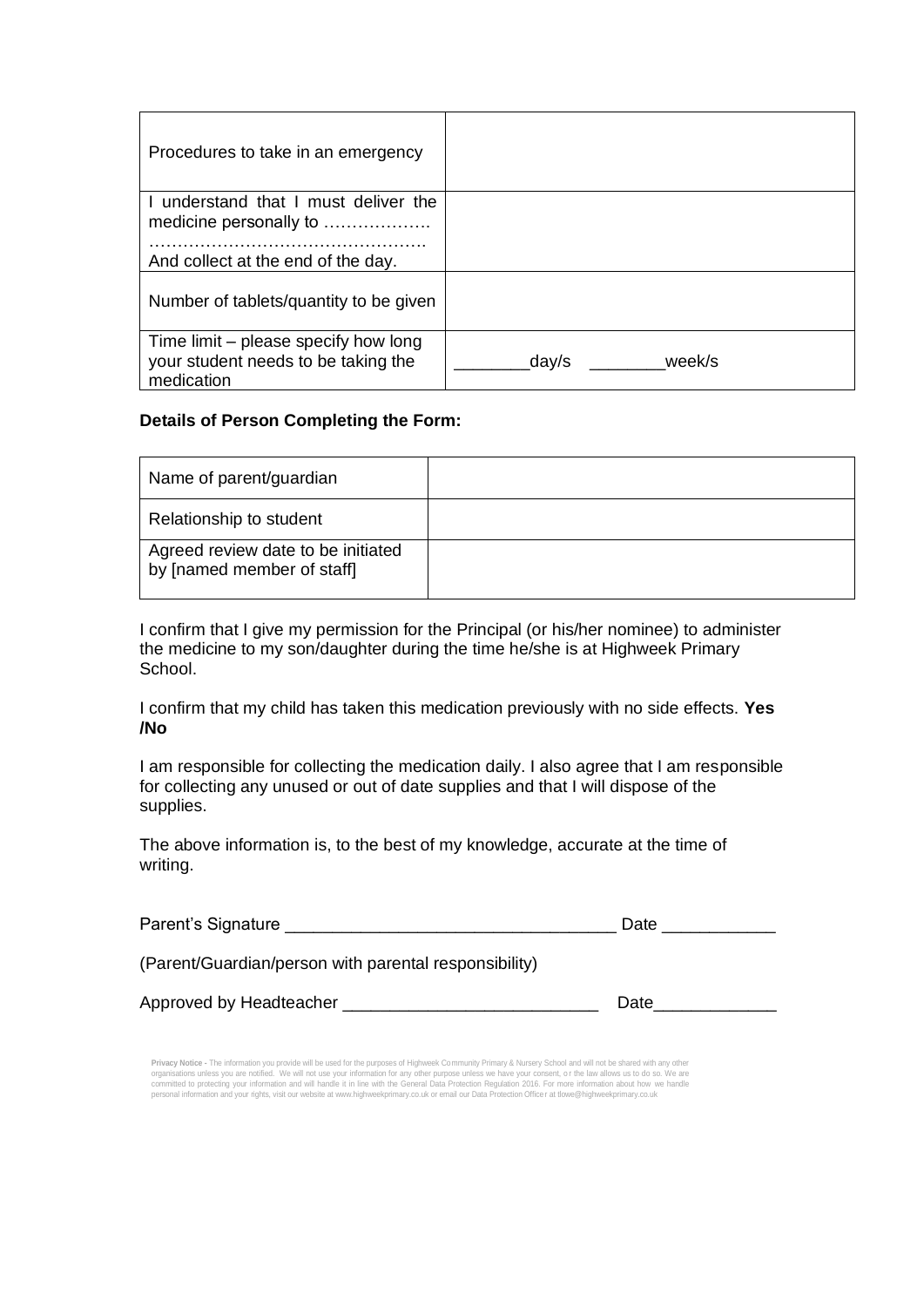

### **PARENTAL AGREEMENT TO ADMINISTER PRESCRIPTION MEDICINE**

#### **Notes to Parent / Guardians**

- Note 1: This school will only give your student medicine after you have completed and signed this form.
- Note 2: All medicines must be in the original container as dispensed by the pharmacy, with the student's name, its contents, the dosage and the prescribing doctor's name
- Note 3: The information is requested, in confidence, to ensure that the school is fully aware of the medical needs of your student.

#### **Prescribed Medication**

| Date                  |  |
|-----------------------|--|
| Student's name        |  |
| Date of birth         |  |
| Group/class/form      |  |
| Reason for medication |  |

| Name / type of medicine<br>(as described on the container)<br>Expiry date of medication<br>How much to give (i.e. dose to be<br>given)<br>Time(s) for medication to be given<br>Special precautions /other instructions<br>(e.g. to be taken with/before/after<br>food)<br>Are there any side effects that the<br>school needs to know about?<br>Procedures to take in an emergency |  |
|-------------------------------------------------------------------------------------------------------------------------------------------------------------------------------------------------------------------------------------------------------------------------------------------------------------------------------------------------------------------------------------|--|
|                                                                                                                                                                                                                                                                                                                                                                                     |  |
|                                                                                                                                                                                                                                                                                                                                                                                     |  |
|                                                                                                                                                                                                                                                                                                                                                                                     |  |
|                                                                                                                                                                                                                                                                                                                                                                                     |  |
|                                                                                                                                                                                                                                                                                                                                                                                     |  |
|                                                                                                                                                                                                                                                                                                                                                                                     |  |
|                                                                                                                                                                                                                                                                                                                                                                                     |  |
|                                                                                                                                                                                                                                                                                                                                                                                     |  |
|                                                                                                                                                                                                                                                                                                                                                                                     |  |
|                                                                                                                                                                                                                                                                                                                                                                                     |  |
|                                                                                                                                                                                                                                                                                                                                                                                     |  |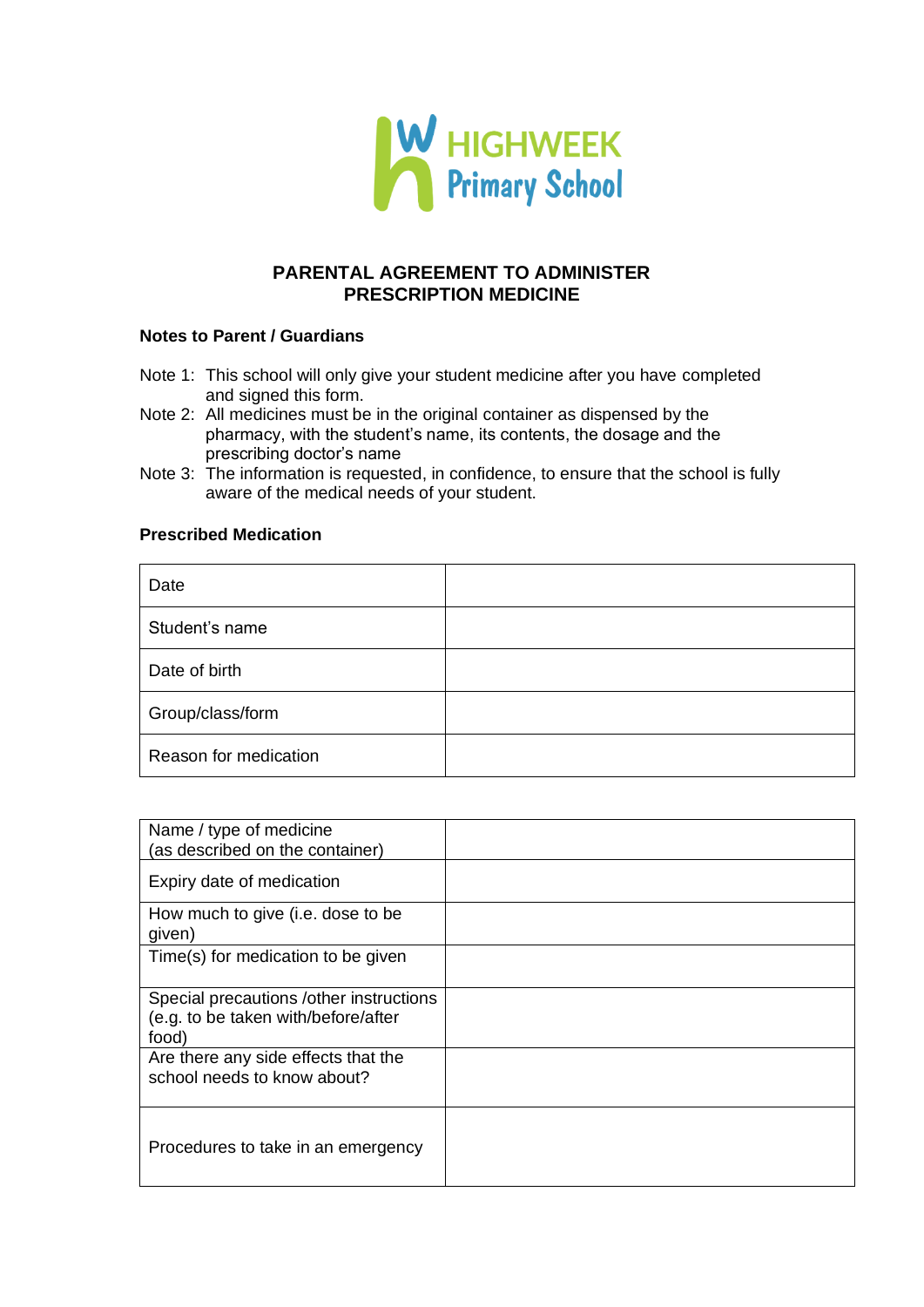| I understand that I must deliver the<br>medicine personally to<br>and will collect it at the end of each<br>day. |                           |
|------------------------------------------------------------------------------------------------------------------|---------------------------|
| Number of tablets/quantity to be given<br>to the school                                                          |                           |
| Time limit – please specify how long<br>your student needs to be taking the<br>medication                        | week/s<br>day/s           |
| I give permission for my son/daughter<br>to carry their own asthma inhalers                                      | Yes / No / Not applicable |
| I give permission for my son/daughter<br>to carry their own asthma inhaler and<br>manage its use                 | Yes / No / Not applicable |

#### **Details of Person Completing the Form:**

| Name of parent/guardian                                          |  |
|------------------------------------------------------------------|--|
| Relationship to student                                          |  |
| Agreed review date to be initiated<br>by [named member of staff] |  |

I confirm that I give my permission for the Headteacher (or his/her nominee) to administer the medicine to my son/daughter during the time he/she is at Highweek Primary School.

I confirm that my child has taken this medication previously with no side effects. **Yes/No**

I will inform the school immediately, in writing, if there is any change in dosage or frequency of the medication or if the medicine is stopped. I also agree that I am responsible for collecting any unused or out of date supplies and that I will dispose of the supplies.

The above information is, to the best of my knowledge, accurate at the time of writing.

Parent's Signature **Example 20** and the contract of the Date Date

(Parent/Guardian/person with parental responsibility)

**Privacy Notice -** The information you provide will be used for the purposes of Highweek Community Primary & Nursery School and will not be shared with any other organisations unless you are notified. We will not use your information for any other purpose unless we have your consent, or the law allows us to do so. We are<br>committed to protecting your information and will handle it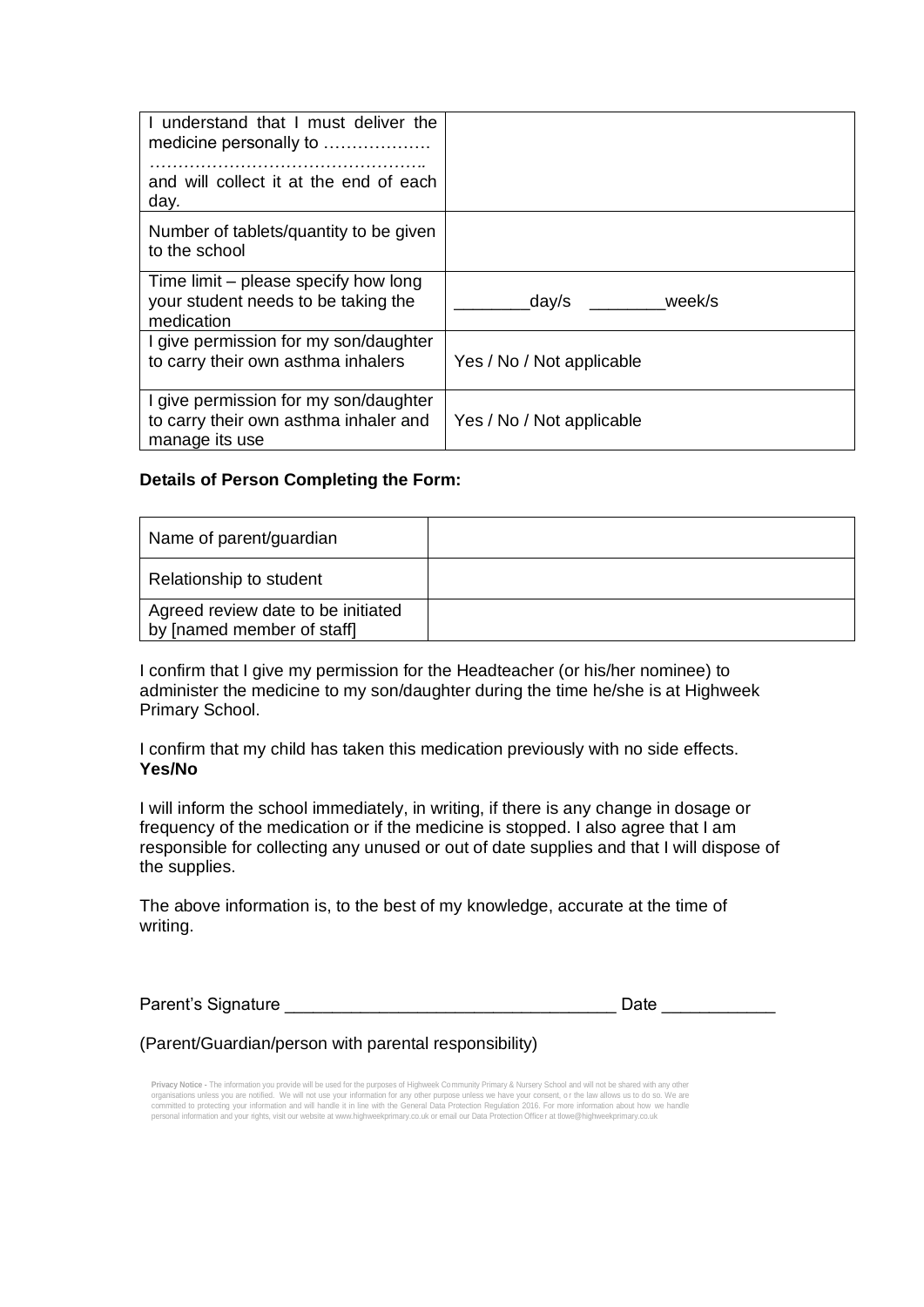

## **RECORD OF MEDICINES ADMINISTERED**

| Dose and frequency<br>of medicine                                             |                      |                                     |  |  |
|-------------------------------------------------------------------------------|----------------------|-------------------------------------|--|--|
| Fully completed parental consent form received for the admin of this medicine |                      |                                     |  |  |
| <b>Expiry Date</b>                                                            | Quantity<br>Received | Quantity<br>Returned                |  |  |
| Name of medicine                                                              |                      | Date medicine provided by<br>parent |  |  |
| Name of Young<br>Person                                                       |                      | Group/Class/Form Tutor<br>group     |  |  |

| Staff signature |  |  |
|-----------------|--|--|
|-----------------|--|--|

\_\_\_\_\_\_\_\_\_\_\_\_\_\_\_\_\_\_\_\_\_\_\_\_\_\_\_\_\_\_\_\_\_\_\_\_\_\_

Signature of Parent \_\_\_\_\_\_\_\_\_\_\_\_\_\_\_\_\_\_\_\_\_\_\_\_\_\_\_\_\_\_\_\_\_\_ Date

# **Log of Medicines Administered**

| Date | Time<br>given | Dose given | Staff<br>Name | Problems/side effects |
|------|---------------|------------|---------------|-----------------------|
|      |               |            |               |                       |
|      |               |            |               |                       |
|      |               |            |               |                       |
|      |               |            |               |                       |
|      |               |            |               |                       |
|      |               |            |               |                       |
|      |               |            |               |                       |